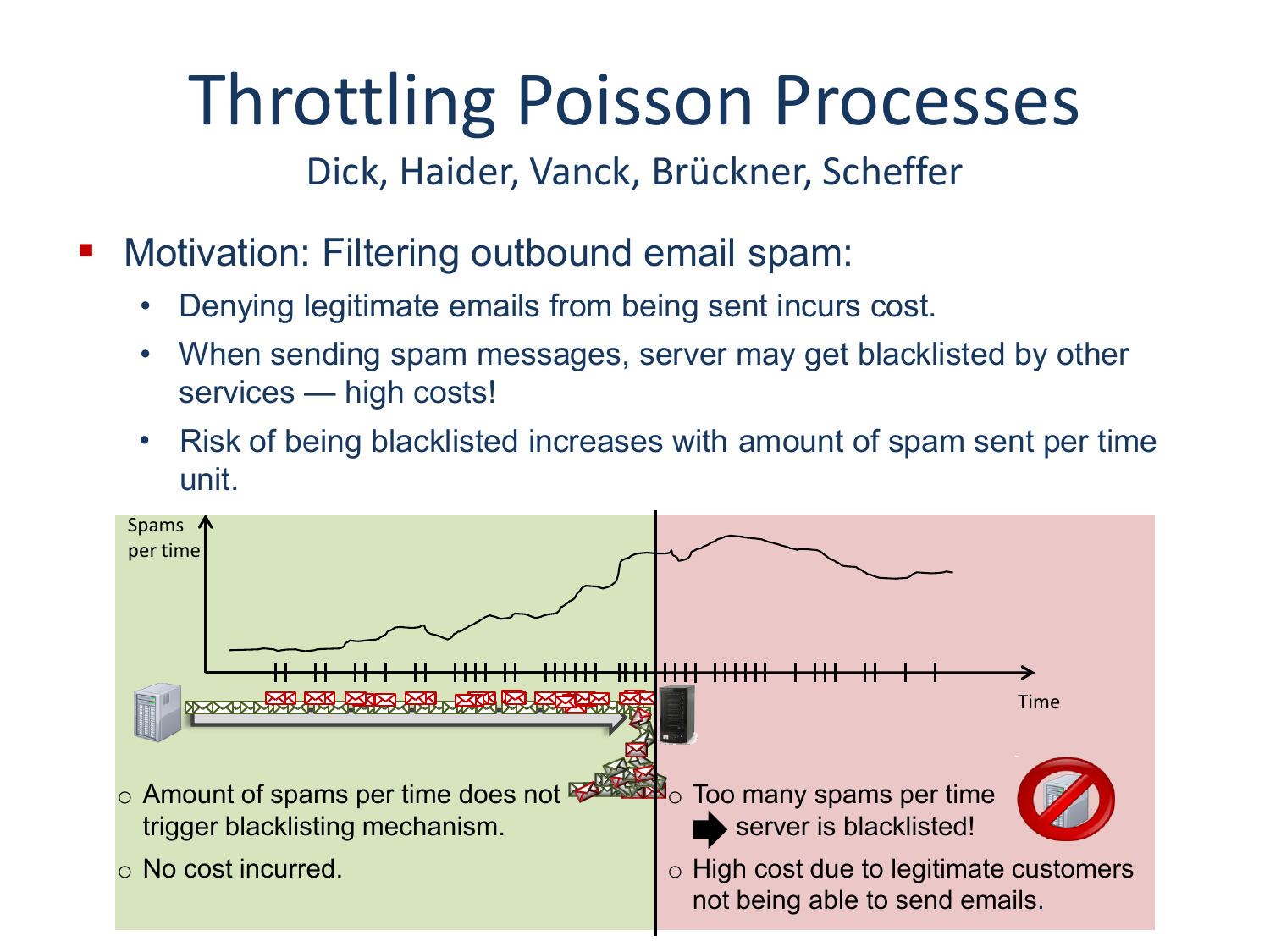- Sequential decision-making problems
	- events are generated by Poisson process,
	- loss may depend on number of false decisions per unit of time.
- **Loss does not factorize over individual decisions.**

■ Common problem in IT security applications: Attacks incur costs if number of unsuppressed hostile events per time exceeds certain capacity.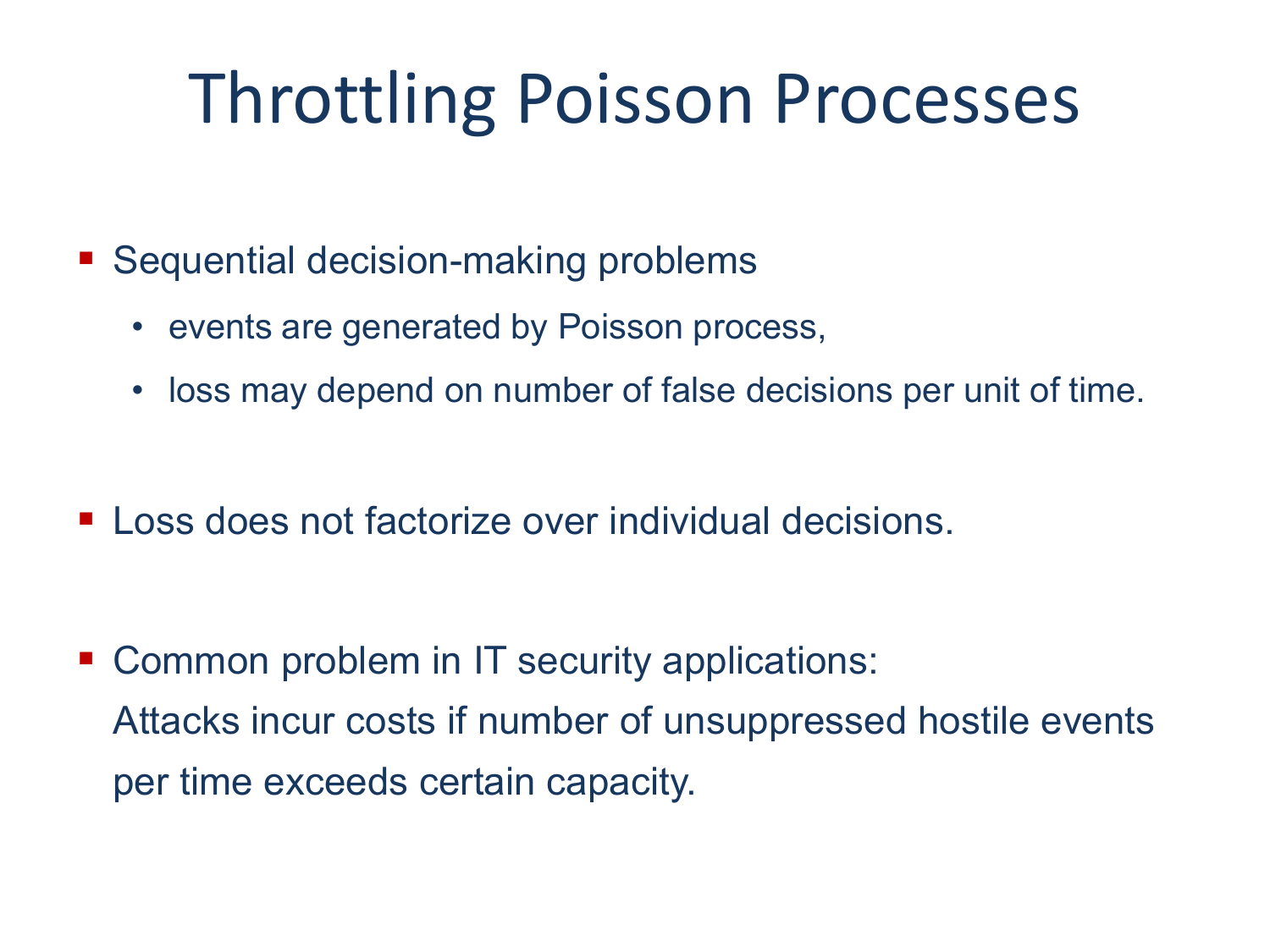- **Approach: Decision model employs parametric function** 
	- that takes sequence of events as input,
	- and outputs upper limit on passing (negative) decisions per time interval.

$$
\pi(\text{seq}) = \begin{cases}\n-1 \text{ ("allow")} & \text{if } (\text{\#events passed}) + 1 \le f_{\theta}(\text{seq}) \\
+1 \text{ ("suppress")} & \text{otherwise.}\n\end{cases}
$$